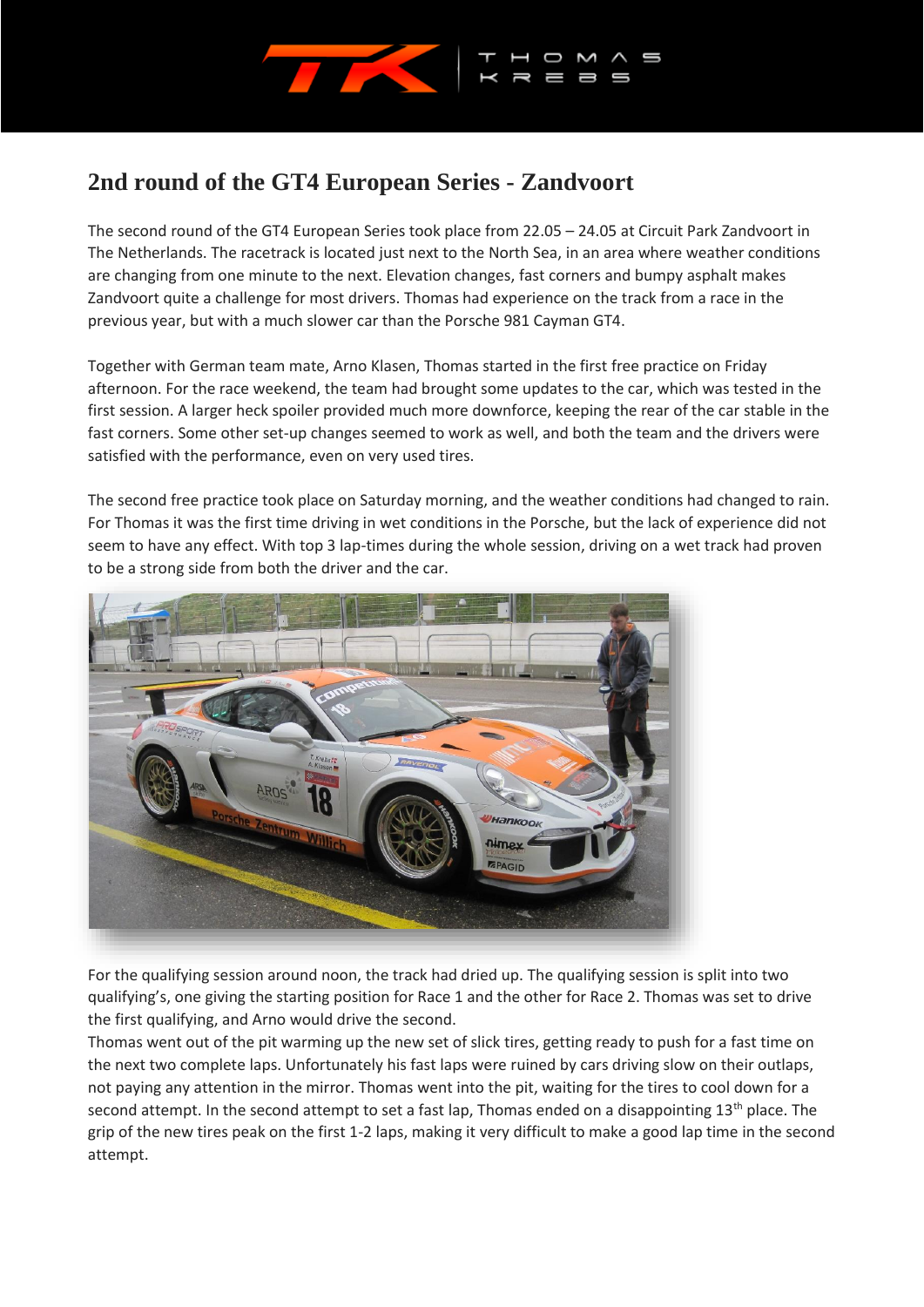

In the second qualifying, Arno could find a free gap on the track, setting a 7<sup>th</sup> fastest lap and a better starting position for race 2.

Saturday afternoon the first of the two 50 min races took place. From a 13<sup>th</sup> place out of the 17 cars grid, Thomas got a decent start holding his current position. After a half lap he could overtake the car in front of him in one of the sharp corners, which should prove to be a good corner for Thomas. With great performance, he could continue overtaking one car after the other in the same corner each lap. Suddenly Thomas found himself on a 2<sup>nd</sup> position in the AM class and 8<sup>th</sup> position overall, with a large gap to the followers behind. After 20 minutes of the race, the pit window opened, and the safety car went out on the track due to a minor incident. All the cars rushed into the pitlane to make the obligatory driver change. With a little trouble during the pit stop due to the many cars coming in pit at once, Arno rejoined the race losing one position. Continuing with good lap times he could take back the 2<sup>nd</sup> place which was also the position when the checkered flag dropped after 50 min of intense racing.

Thomas: "*I really enjoyed the race today, even though we started way back in the field. The car was driving perfectly and I was able to make many good overtakings after some tough and close racing. It's nice to finish on the podium once again, but I of course want to fight for the win. Today this was the maximum we could do, the guy who won driving the new KTM GT4 car was in another league. Our car is driving very well in the corners, but we are missing too much on the straights. This is something we will work on until the next race, hopefully we will be a bit closer to the horsepower to weight ratio of some of the other cars."*



Race 2 took place at 13:00 o'clock Sunday. The Pentecoast weather showed it's good side with sun and mild temperatures. Starting from  $7<sup>th</sup>$  position Arno made a brilliant start, moving up to 3<sup>rd</sup> overall and 1<sup>st</sup> in the class already in the first corner. The great performance lasted in another couple of laps, but the times quickly dropped when the tires started to overheat. Making an early pit stop Thomas jumped in the car and rejoined the race. Lying the most of the race in the 2<sup>nd</sup> position, Thomas was struggling with the car sliding on the overheated tires. He could keep the distance to the competitors, but with just a half lap to go, the gearbox got stuck in 4<sup>th</sup> gear and the car slowed down. He could barely continue but made it to the